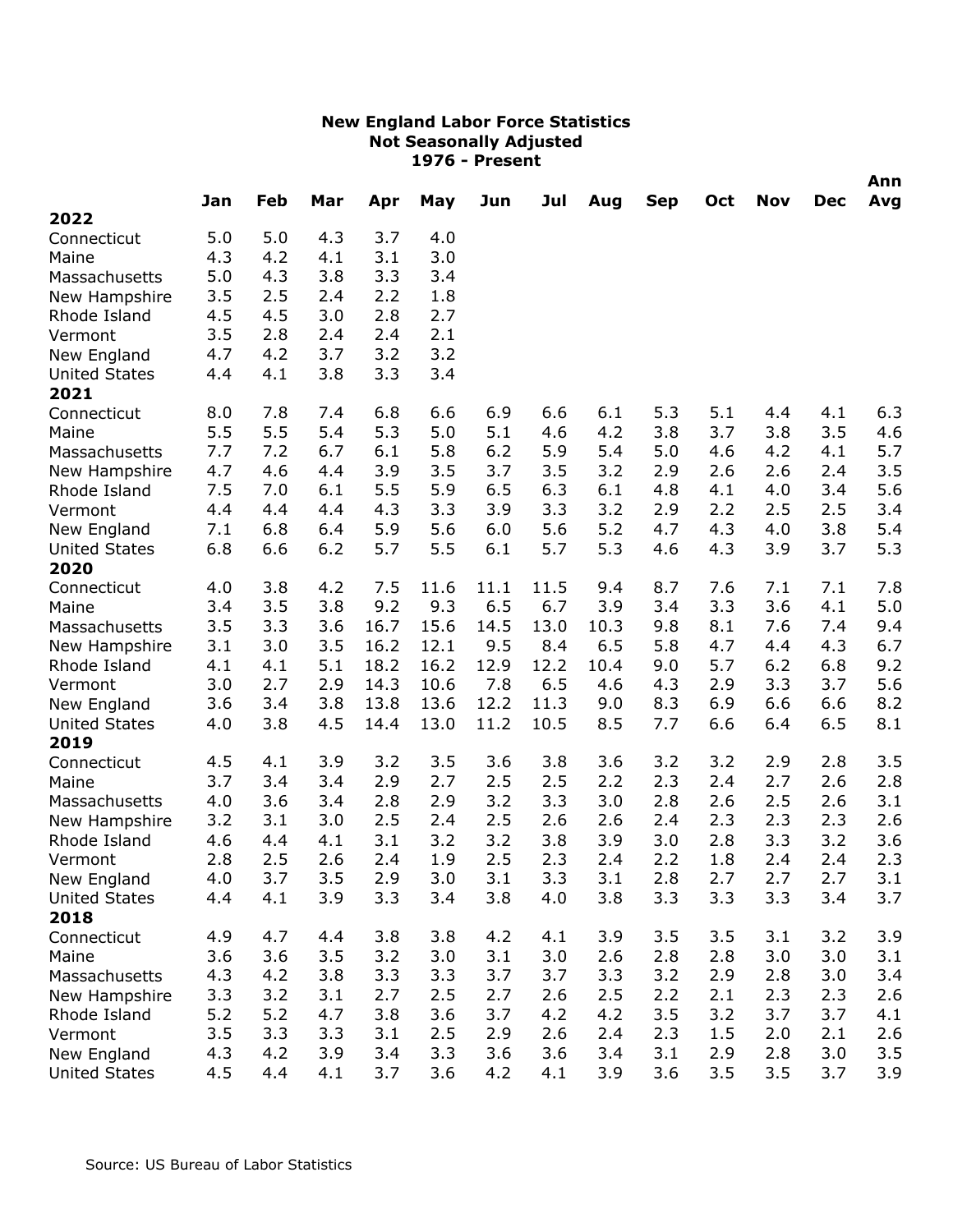|                              |      |      | Mar |     |     |     | Jul |     |            |       | <b>Nov</b> | <b>Dec</b> | Ann |
|------------------------------|------|------|-----|-----|-----|-----|-----|-----|------------|-------|------------|------------|-----|
| 2017                         | Jan  | Feb  |     | Apr | May | Jun |     | Aug | <b>Sep</b> | Oct   |            |            | Avg |
| Connecticut                  | 5.2  | 5.1  | 4.7 | 4.2 | 4.4 | 4.5 | 4.7 | 4.6 | 4.1        | 4.0   | 3.7        | 3.7        | 4.4 |
| Maine                        | 4.3  | 4.1  | 3.8 | 3.6 | 3.5 | 3.2 | 3.2 | 2.9 | 2.9        | 2.9   | 3.2        | 2.9        | 3.4 |
| Massachusetts                | 4.5  | 4.4  | 4.0 | 3.6 | 3.7 | 4.0 | 4.1 | 3.8 | 3.7        | 3.3   | 3.3        | 3.4        | 3.8 |
| New Hampshire                | 3.4  | 3.5  | 3.1 | 2.7 | 2.6 | 2.7 | 2.7 | 2.8 | 2.6        | 2.4   | 2.5        | 2.5        | 2.8 |
| Rhode Island                 | 5.5  | 5.4  | 4.8 | 4.0 | 4.0 | 4.1 | 4.8 | 4.7 | 4.1        | 4.0   | 4.5        | 4.2        | 4.5 |
| Vermont                      | 3.6  | 3.6  | 3.5 | 3.3 | 2.9 | 3.0 | 2.9 | 2.9 | 2.7        | 2.2   | 2.7        | 2.7        | 3.0 |
| New England                  | 4.6  | 4.5  | 4.1 | 3.7 | 3.7 | 3.9 | 4.0 | 3.8 | 3.6        | 3.4   | 3.4        | 3.4        | 3.8 |
| <b>United States</b><br>2016 | 5.1  | 4.9  | 4.6 | 4.1 | 4.1 | 4.5 | 4.6 | 4.5 | 4.1        | 3.9   | 3.9        | 3.9        | 4.4 |
| Connecticut                  | 5.7  | 5.6  | 5.3 | 4.8 | 4.8 | 5.1 | 5.0 | 4.9 | 4.6        | 4.4   | 3.9        | 4.0        | 4.8 |
| Maine                        | 4.7  | 4.7  | 4.5 | 4.0 | 3.6 | 3.6 | 3.5 | 3.2 | 3.3        | 3.3   | 3.4        | 3.4        | 3.8 |
| Massachusetts                | 4.9  | 4.7  | 4.5 | 3.9 | 3.9 | 4.2 | 4.2 | 3.8 | 3.8        | 3.5   | 3.3        | 3.5        | 4.0 |
| New Hampshire                | 3.3  | 3.3  | 3.2 | 2.9 | 2.7 | 2.9 | 2.9 | 2.8 | 2.6        | 2.5   | 2.6        | 2.7        | 2.9 |
| Rhode Island                 | 6.2  | 6.1  | 5.8 | 5.1 | 5.0 | 5.1 | 5.5 | 5.4 | 4.8        | 4.5   | 4.5        | 4.4        | 5.2 |
| Vermont                      | 3.8  | 3.5  | 3.5 | 3.3 | 2.9 | 3.3 | 3.1 | 3.0 | 3.1        | 2.3   | 2.8        | 2.9        | 3.1 |
| New England                  | 5.0  | 4.8  | 4.6 | 4.1 | 4.0 | 4.2 | 4.3 | 4.0 | 3.9        | 3.6   | 3.5        | 3.6        | 4.1 |
| <b>United States</b>         | 5.3  | 5.2  | 5.1 | 4.7 | 4.5 | 5.1 | 5.1 | 5.0 | 4.8        | 4.7   | 4.4        | 4.5        | 4.9 |
| 2015                         |      |      |     |     |     |     |     |     |            |       |            |            |     |
| Connecticut                  | 6.6  | 6.3  | 5.9 | 5.4 | 5.8 | 5.8 | 5.9 | 5.6 | 5.2        | 5.2   | 4.9        | 4.8        | 5.6 |
| Maine                        | 5.9  | 5.6  | 5.3 | 4.7 | 4.5 | 4.2 | 4.0 | 3.6 | 3.6        | 3.6   | 4.0        | 4.0        | 4.4 |
| Massachusetts                | 5.8  | 5.5  | 5.2 | 4.6 | 4.9 | 5.0 | 5.0 | 4.5 | 4.5        | 4.2   | 4.1        | 4.1        | 4.8 |
| New Hampshire                | 4.4  | 4.3  | 4.0 | 3.5 | 3.5 | 3.4 | 3.4 | 3.1 | 2.9        | 2.8   | 2.9        | 2.7        | 3.4 |
| Rhode Island                 | 7.4  | 7.1  | 6.7 | 5.8 | 6.1 | 5.8 | 6.2 | 6.0 | 5.3        | 5.2   | 5.6        | 5.4        | 6.0 |
| Vermont                      | 4.3  | 4.0  | 3.9 | 3.8 | 3.5 | 3.6 | 3.5 | 3.3 | 3.4        | 2.7   | 3.2        | 3.1        | 3.5 |
| New England                  | 5.9  | 5.7  | 5.3 | 4.8 | 5.0 | 4.9 | 5.0 | 4.6 | 4.5        | 4.3   | 4.2        | 4.2        | 4.9 |
| <b>United States</b>         | 6.1  | 5.8  | 5.6 | 5.1 | 5.3 | 5.5 | 5.6 | 5.2 | 4.9        | 4.8   | 4.8        | 4.8        | 5.3 |
| 2014                         |      |      |     |     |     |     |     |     |            |       |            |            |     |
| Connecticut                  | 7.6  | 7.6  | 7.3 | 6.3 | 6.7 | 6.7 | 7.0 | 6.8 | 6.2        | 6.0   | 5.7        | 5.4        | 6.6 |
| Maine                        | 7.0  | 7.1  | 6.7 | 5.9 | 5.6 | 5.2 | 5.3 | 4.8 | 4.7        | 4.7   | 5.1        | 5.0        | 5.6 |
| Massachusetts                | 6.7  | 6.7  | 6.4 | 5.5 | 5.7 | 5.9 | 6.1 | 5.7 | 5.5        | 5.0   | 4.9        | 4.8        | 5.7 |
| New Hampshire                | 5.1  | 5.2  | 5.0 | 4.3 | 4.3 | 4.2 | 4.3 | 4.3 | 3.9        | 3.6   | 3.8        | 3.7        | 4.3 |
| Rhode Island                 | 9.7  | 9.4  | 9.0 | 7.7 | 7.8 | 7.3 | 8.0 | 7.8 | 7.0        | 6.5   | 6.7        | 6.3        | 7.8 |
| Vermont                      | 4.6  | 4.4  | 4.4 | 4.1 | 3.8 | 4.0 | 4.1 | 4.0 | 4.0        | 3.2   | 3.8        | 3.7        | 4.0 |
| New England                  | 6.9  | 6.9  | 6.6 | 5.7 | 5.9 | 5.9 | 6.1 | 5.8 | 5.5        | 5.1   | 5.1        | 4.9        | 5.9 |
| <b>United States</b>         | 7.0  | 7.0  | 6.8 | 5.9 | 6.1 | 6.3 | 6.5 | 6.3 | 5.7        | 5.5   | 5.5        | 5.4        | 6.2 |
| 2013                         |      |      |     |     |     |     |     |     |            |       |            |            |     |
| Connecticut                  | 9.1  | 8.7  | 8.2 | 7.7 | 8.1 | 8.4 | 8.3 | 8.1 | 7.6        | 7.6   | 6.9        | 6.7        | 8.0 |
| Maine                        | 8.4  | 8.1  | 7.6 | 7.1 | 6.7 | 6.6 | 6.3 | 5.8 | 5.8        | 5.9   | 6.2        | 6.0        | 6.7 |
| Massachusetts                | 7.6  | 7.2  | 6.9 | 6.3 | 6.6 | 7.1 | 7.0 | 6.5 | 6.5        | $6.2$ | 5.9        | 5.9        | 6.6 |
| New Hampshire                | 6.3  | 6.0  | 5.7 | 5.2 | 5.1 | 5.2 | 5.2 | 5.0 | 5.0        | 4.9   | 4.8        | 4.6        | 5.3 |
| Rhode Island                 | 10.7 | 10.2 | 9.7 | 9.0 | 9.3 | 9.3 | 9.8 | 9.7 | 9.2        | 9.1   | 9.0        | 8.7        | 9.5 |
| Vermont                      | 5.3  | 4.9  | 4.8 | 4.7 | 4.4 | 4.7 | 4.4 | 4.1 | 4.2        | 3.6   | 4.0        | 3.9        | 4.4 |
| New England                  | 8.0  | 7.7  | 7.3 | 6.7 | 6.9 | 7.2 | 7.2 | 6.8 | 6.7        | 6.5   | 6.2        | 6.1        | 6.9 |
| <b>United States</b>         | 8.5  | 8.1  | 7.6 | 7.1 | 7.3 | 7.8 | 7.7 | 7.3 | 7.0        | 7.0   | 6.6        | 6.5        | 7.4 |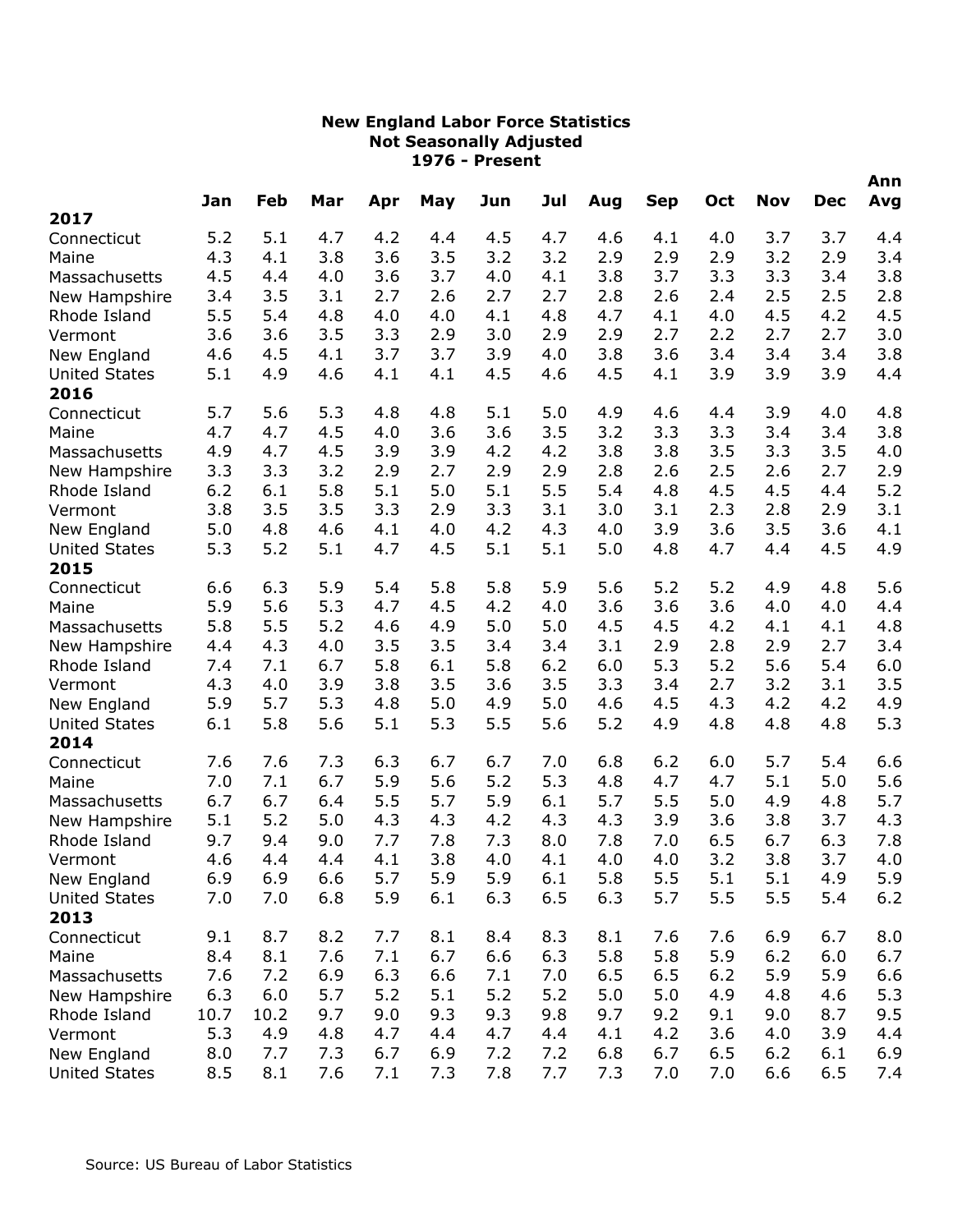|                      | Jan  | Feb  | Mar  |      | May  | Jun  | Jul  | Aug  | <b>Sep</b> | Oct  | <b>Nov</b> | <b>Dec</b> | Ann<br>Avg |
|----------------------|------|------|------|------|------|------|------|------|------------|------|------------|------------|------------|
| 2012                 |      |      |      | Apr  |      |      |      |      |            |      |            |            |            |
| Connecticut          | 8.9  | 8.8  | 8.5  | 7.9  | 8.3  | 8.6  | 8.9  | 8.7  | 8.1        | 8.1  | 7.7        | 7.8        | 8.4        |
| Maine                | 8.3  | 8.4  | 8.0  | 7.3  | 7.2  | 7.0  | 7.1  | 6.5  | 6.3        | 6.4  | 6.7        | 7.2        | 7.2        |
| Massachusetts        | 7.4  | 7.3  | 6.9  | 6.3  | 6.5  | 6.9  | 7.1  | 6.7  | 6.5        | 6.3  | 6.1        | 6.4        | 6.7        |
| New Hampshire        | 5.8  | 5.9  | 5.6  | 5.0  | 5.2  | 5.6  | 5.7  | 5.6  | 5.2        | 5.2  | 5.2        | 5.4        | 5.4        |
| Rhode Island         | 11.7 | 11.5 | 10.9 | 10.0 | 10.1 | 10.1 | 10.7 | 10.3 | 9.5        | 9.4  | 9.4        | 9.4        | 10.2       |
| Vermont              | 5.6  | 5.4  | 5.2  | 5.0  | 4.7  | 5.0  | 5.0  | 4.7  | 4.6        | 4.0  | 4.3        | 4.5        | 4.8        |
| New England          | 7.9  | 7.8  | 7.5  | 6.9  | 7.1  | 7.4  | 7.6  | 7.2  | 6.9        | 6.7  | 6.6        | 6.9        | 7.2        |
| <b>United States</b> | 8.8  | 8.7  | 8.4  | 7.7  | 7.9  | 8.4  | 8.6  | 8.2  | 7.6        | 7.5  | 7.4        | 7.6        | 8.1        |
| 2011                 |      |      |      |      |      |      |      |      |            |      |            |            |            |
| Connecticut          | 10.1 | 9.8  | 9.4  | 8.8  | 9.0  | 9.3  | 9.3  | 9.2  | 8.8        | 8.5  | 8.0        | 7.9        | 9.0        |
| Maine                | 9.2  | 9.1  | 8.7  | 8.1  | 7.8  | 7.6  | 7.3  | 6.9  | 6.9        | 6.8  | 7.1        | 7.3        | 7.7        |
| Massachusetts        | 8.3  | 8.0  | 7.6  | 7.0  | 7.1  | 7.5  | 7.5  | 7.0  | 7.1        | 6.6  | 6.4        | 6.5        | 7.2        |
| New Hampshire        | 6.3  | 6.1  | 5.7  | 5.2  | 5.3  | 5.5  | 5.5  | 5.5  | 5.3        | 5.1  | 5.0        | 5.0        | 5.5        |
| Rhode Island         | 12.2 | 11.9 | 11.4 | 10.6 | 10.7 | 10.7 | 11.3 | 11.1 | 10.7       | 10.6 | 10.6       | 10.6       | 11.0       |
| Vermont              | 6.7  | 6.3  | 6.3  | 6.1  | 5.6  | 5.7  | 5.5  | 5.2  | 5.2        | 4.6  | 4.8        | 4.8        | 5.6        |
| New England          | 8.8  | 8.6  | 8.2  | 7.6  | 7.7  | 7.9  | 7.9  | 7.6  | 7.5        | 7.1  | 6.9        | 7.0        | 7.7        |
| <b>United States</b> | 9.8  | 9.5  | 9.2  | 8.7  | 8.7  | 9.3  | 9.3  | 9.1  | 8.8        | 8.5  | 8.2        | 8.3        | 8.9        |
| 2010                 |      |      |      |      |      |      |      |      |            |      |            |            |            |
| Connecticut          | 10.2 | 10.2 | 10.0 | 9.3  | 9.5  | 9.5  | 9.8  | 9.7  | 9.3        | 9.2  | 9.3        | 9.0        | 9.6        |
| Maine                | 9.9  | 10.0 | 9.7  | 8.9  | 8.3  | 8.0  | 8.0  | 7.4  | 7.4        | 7.4  | 8.2        | 8.2        | 8.4        |
| Massachusetts        | 9.3  | 9.1  | 8.7  | 8.0  | 7.9  | 8.1  | 8.1  | 7.7  | 7.8        | 7.3  | 7.5        | 7.4        | 8.1        |
| New Hampshire        | 7.4  | 7.3  | 7.0  | 6.2  | 5.9  | 5.8  | 5.9  | 5.8  | 5.5        | 5.4  | 5.7        | 5.5        | 6.1        |
| Rhode Island         | 12.9 | 12.7 | 12.4 | 11.7 | 11.5 | 11.1 | 11.7 | 11.6 | 10.9       | 10.9 | 11.4       | 11.1       | 11.6       |
| Vermont              | 7.4  | 7.2  | 7.2  | 6.8  | 6.1  | 6.3  | 6.1  | 5.9  | 5.8        | 5.2  | 6.0        | 6.0        | 6.3        |
| New England          | 9.6  | 9.4  | 9.1  | 8.4  | 8.3  | 8.3  | 8.5  | 8.2  | 8.0        | 7.8  | 8.0        | 7.9        | 8.5        |
| <b>United States</b> | 10.6 | 10.4 | 10.2 | 9.5  | 9.3  | 9.6  | 9.7  | 9.5  | 9.2        | 9.0  | 9.3        | 9.1        | 9.6        |
| 2009                 |      |      |      |      |      |      |      |      |            |      |            |            |            |
| Connecticut          | 7.8  | 8.0  | 8.0  | 7.5  | 8.0  | 8.4  | 8.6  | 8.7  | 8.6        | 8.7  | 8.6        | 8.8        | 8.3        |
| Maine                | 8.6  | 9.2  | 9.3  | 8.7  | 8.5  | 8.4  | 8.1  | 7.6  | 7.8        | 7.8  | 8.2        | 8.6        | 8.4        |
| Massachusetts        | 7.8  | 8.1  | 8.1  | 7.5  | 8.0  | 8.4  | 8.5  | 8.2  | 8.4        | 8.1  | 7.9        | 8.2        | 8.1        |
| New Hampshire        | 5.6  | 6.1  | 6.2  | 5.9  | 6.0  | 6.2  | 6.2  | 6.3  | 6.3        | 6.1  | 6.2        | 6.4        | 6.1        |
| Rhode Island         | 11.3 | 11.7 | 11.7 | 11.3 | 11.5 | 11.4 | 11.7 | 11.5 | 11.2       | 11.1 | 11.2       | 11.5       | 11.4       |
| Vermont              | 6.3  | 6.4  | 6.6  | 6.3  | 6.0  | 6.2  | 6.1  | 6.0  | 6.1        | 5.7  | 6.2        | 6.5        | 6.2        |
| New England          | 7.9  | 8.2  | 8.2  | 7.7  | 8.0  | 8.3  | 8.4  | 8.2  | 8.3        | 8.1  | 8.1        | 8.4        | 8.1        |
| <b>United States</b> | 8.5  | 8.9  | 9.0  | 8.6  | 9.1  | 9.7  | 9.7  | 9.6  | 9.5        | 9.5  | 9.4        | 9.7        | 9.3        |
| 2008                 |      |      |      |      |      |      |      |      |            |      |            |            |            |
| Connecticut          | 5.4  | 5.3  | 5.2  | 4.6  | 5.4  | 5.6  | 6.0  | 6.1  | 5.8        | 5.9  | 6.0        | 6.3        | 5.6        |
| Maine                | 5.5  | 5.5  | 5.4  | 5.0  | 5.0  | 4.9  | 5.0  | 4.8  | 4.9        | 5.2  | 6.0        | 6.8        | 5.3        |
| Massachusetts        | 5.2  | 5.1  | 4.9  | 4.4  | 4.9  | 5.3  | 5.5  | 5.4  | 5.5        | 5.4  | 5.7        | 6.3        | 5.3        |
| New Hampshire        | 3.9  | 4.0  | 3.9  | 3.4  | 3.5  | 3.6  | 3.6  | 3.8  | 3.6        | 3.6  | 3.9        | 4.3        | 3.7        |
| Rhode Island         | 7.1  | 6.9  | 6.8  | 6.2  | 7.0  | 7.1  | 7.9  | 8.2  | 7.8        | 8.1  | 8.5        | 9.3        | 7.6        |
| Vermont              | 4.8  | 4.6  | 4.7  | 4.5  | 4.3  | 4.5  | 4.4  | 4.4  | 4.6        | 4.0  | 4.7        | 5.0        | 4.5        |
| New England          | 5.3  | 5.2  | 5.1  | 4.5  | 5.0  | 5.2  | 5.5  | 5.5  | 5.5        | 5.5  | 5.8        | 6.3        | 5.4        |
| <b>United States</b> | 5.4  | 5.2  | 5.2  | 4.8  | 5.2  | 5.7  | 6.0  | 6.1  | 6.0        | 6.1  | 6.5        | 7.1        | 5.8        |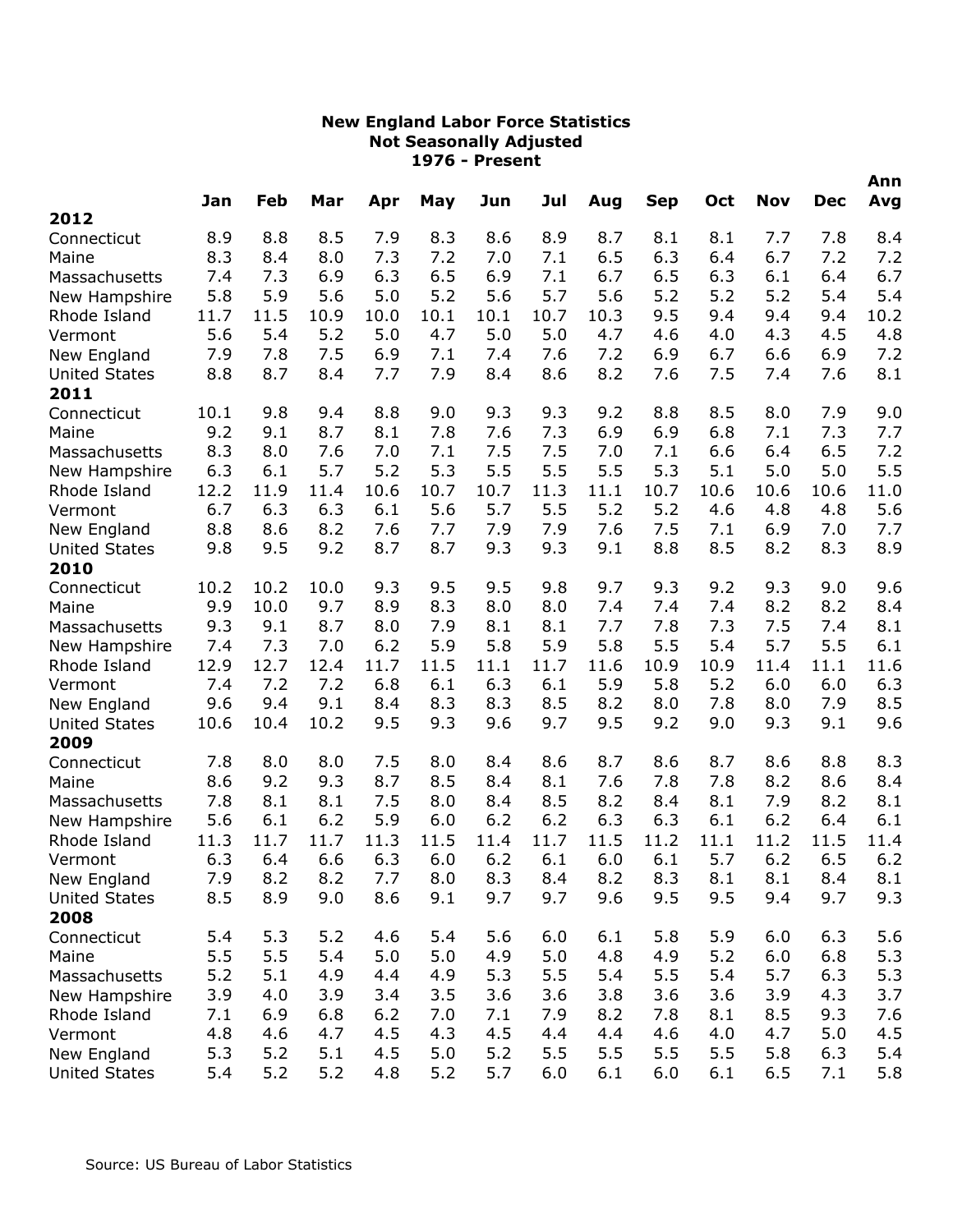|                      |     |     |     |     |     |       | Jul |     |            |     | <b>Nov</b> | <b>Dec</b> | Ann |
|----------------------|-----|-----|-----|-----|-----|-------|-----|-----|------------|-----|------------|------------|-----|
| 2007                 | Jan | Feb | Mar | Apr | May | Jun   |     | Aug | <b>Sep</b> | Oct |            |            | Avg |
| Connecticut          | 5.0 | 4.8 | 4.4 | 4.1 | 4.3 | 4.5   | 4.8 | 4.5 | 4.4        | 4.3 | 4.3        | 4.3        | 4.5 |
| Maine                | 5.5 | 5.5 | 5.1 | 5.0 | 4.7 | 4.4   | 4.4 | 3.9 | 4.2        | 4.2 | 4.5        | 4.7        | 4.7 |
| Massachusetts        | 5.4 | 5.1 | 4.7 | 4.3 | 4.3 | 4.6   | 4.7 | 4.3 | 4.4        | 4.0 | 4.0        | 4.3        | 4.5 |
| New Hampshire        | 4.3 | 4.3 | 4.0 | 3.7 | 3.4 | 3.5   | 3.4 | 3.2 | 3.1        | 2.9 | 3.1        | 3.2        | 3.5 |
| Rhode Island         | 5.7 | 5.4 | 4.9 | 4.7 | 4.6 | 4.7   | 5.4 | 5.2 | 4.8        | 4.9 | 5.1        | 5.7        | 5.1 |
| Vermont              | 4.7 | 4.4 | 4.2 | 4.3 | 3.7 | 3.9   | 3.8 | 3.6 | 3.8        | 3.3 | 3.7        | 3.9        | 3.9 |
| New England          | 5.2 | 5.0 | 4.6 | 4.3 | 4.3 | 4.4   | 4.6 | 4.2 | 4.3        | 4.0 | 4.1        | 4.4        | 4.4 |
| <b>United States</b> | 5.0 | 4.9 | 4.5 | 4.3 | 4.3 | 4.7   | 4.9 | 4.6 | 4.5        | 4.4 | 4.5        | 4.8        | 4.6 |
| 2006                 |     |     |     |     |     |       |     |     |            |     |            |            |     |
| Connecticut          | 5.0 | 5.0 | 4.7 | 4.2 | 4.4 | 4.5   | 4.7 | 4.5 | 4.2        | 3.9 | 4.0        | 3.8        | 4.4 |
| Maine                | 5.3 | 5.5 | 5.2 | 4.8 | 4.6 | 4.5   | 4.6 | 4.2 | 4.3        | 4.2 | 4.7        | 4.6        | 4.7 |
| Massachusetts        | 5.3 | 5.3 | 5.0 | 4.6 | 4.6 | 4.8   | 5.0 | 4.6 | 4.7        | 4.1 | 4.3        | 4.3        | 4.7 |
| New Hampshire        | 3.9 | 4.0 | 3.7 | 3.4 | 3.3 | 3.4   | 3.6 | 3.5 | 3.3        | 3.1 | 3.5        | 3.5        | 3.5 |
| Rhode Island         | 6.1 | 6.1 | 5.7 | 5.3 | 5.2 | 5.2   | 5.6 | 5.4 | 4.6        | 4.4 | 4.7        | 4.6        | 5.2 |
| Vermont              | 4.1 | 4.1 | 4.0 | 3.9 | 3.3 | 3.7   | 3.7 | 3.6 | 3.7        | 3.0 | 3.7        | 3.7        | 3.7 |
| New England          | 5.1 | 5.1 | 4.8 | 4.4 | 4.4 | 4.6   | 4.7 | 4.5 | 4.4        | 3.9 | 4.2        | 4.1        | 4.5 |
| <b>United States</b> | 5.1 | 5.1 | 4.8 | 4.5 | 4.4 | 4.8   | 5.0 | 4.6 | 4.4        | 4.1 | 4.3        | 4.3        | 4.6 |
| 2005                 |     |     |     |     |     |       |     |     |            |     |            |            |     |
| Connecticut          | 5.5 | 5.5 | 5.1 | 4.6 | 4.9 | 5.0   | 5.0 | 4.7 | 4.6        | 4.4 | 4.5        | 4.1        | 4.8 |
| Maine                | 5.5 | 5.8 | 5.6 | 5.2 | 5.0 | 4.7   | 4.6 | 4.2 | 4.5        | 4.4 | 4.9        | 4.7        | 4.9 |
| Massachusetts        | 5.5 | 5.5 | 5.1 | 4.6 | 4.7 | 4.9   | 4.9 | 4.5 | 4.8        | 4.3 | 4.5        | 4.5        | 4.8 |
| New Hampshire        | 4.1 | 4.3 | 4.0 | 3.6 | 3.5 | 3.6   | 3.5 | 3.5 | 3.5        | 3.4 | 3.5        | 3.3        | 3.6 |
| Rhode Island         | 5.7 | 5.7 | 5.4 | 4.7 | 4.6 | 4.9   | 5.4 | 5.2 | 5.0        | 4.8 | 4.9        | 5.0        | 5.1 |
| Vermont              | 4.1 | 4.1 | 3.9 | 3.7 | 3.2 | 3.5   | 3.3 | 3.1 | 3.3        | 2.9 | 3.3        | 3.3        | 3.5 |
| New England          | 5.3 | 5.4 | 5.0 | 4.5 | 4.6 | 4.7   | 4.7 | 4.4 | 4.5        | 4.2 | 4.4        | 4.3        | 4.7 |
| <b>United States</b> | 5.7 | 5.8 | 5.4 | 4.9 | 4.9 | 5.2   | 5.2 | 4.9 | 4.8        | 4.6 | 4.8        | 4.6        | 5.1 |
| 2004                 |     |     |     |     |     |       |     |     |            |     |            |            |     |
| Connecticut          | 5.9 | 5.7 | 5.6 | 4.9 | 5.1 | 5.3   | 5.4 | 5.0 | 4.7        | 4.6 | 4.6        | 4.3        | 5.1 |
| Maine                | 5.6 | 5.5 | 5.5 | 4.8 | 4.5 | 4.4   | 4.2 | 3.9 | 4.0        | 4.2 | 4.6        | 4.6        | 4.7 |
| Massachusetts        | 6.1 | 5.8 | 5.7 | 5.0 | 5.0 | 5.4   | 5.3 | 4.8 | 4.8        | 4.4 | 4.5        | 4.5        | 5.1 |
| New Hampshire        | 4.7 | 4.6 | 4.5 | 3.9 | 3.8 | 3.9   | 3.7 | 3.5 | 3.3        | 3.1 | 3.3        | 3.3        | 3.8 |
| Rhode Island         | 6.5 | 6.2 | 6.3 | 5.6 | 5.3 | 5.4   | 5.5 | 5.1 | 4.3        | 4.1 | 4.3        | 4.4        | 5.3 |
| Vermont              | 4.8 | 4.4 | 4.5 | 4.2 | 3.6 | 3.7   | 3.4 | 3.2 | 3.2        | 2.7 | 3.3        | 3.3        | 3.7 |
| New England          | 5.9 | 5.6 | 5.5 | 4.8 | 4.8 | 5.1   | 5.0 | 4.6 | 4.4        | 4.2 | 4.3        | 4.3        | 4.9 |
| <b>United States</b> | 6.3 | 6.0 | 6.0 | 5.4 | 5.3 | 5.8   | 5.7 | 5.4 | 5.1        | 5.1 | 5.2        | 5.1        | 5.5 |
| 2003                 |     |     |     |     |     |       |     |     |            |     |            |            |     |
| Connecticut          | 5.8 | 5.8 | 5.6 | 5.2 | 5.5 | 5.9   | 5.8 | 5.6 | 5.3        | 5.1 | 5.1        | 4.7        | 5.5 |
| Maine                | 5.8 | 5.9 | 5.8 | 5.6 | 5.1 | 5.2   | 4.9 | 4.4 | 4.6        | 4.6 | 4.9        | 4.8        | 5.1 |
| Massachusetts        | 6.3 | 6.1 | 6.0 | 5.5 | 5.7 | $6.2$ | 6.0 | 5.6 | 5.7        | 5.2 | 5.2        | 5.1        | 5.7 |
| New Hampshire        | 5.1 | 4.8 | 4.8 | 4.5 | 4.3 | 4.6   | 4.5 | 4.5 | 4.3        | 4.1 | 4.2        | 3.9        | 4.5 |
| Rhode Island         | 6.7 | 6.4 | 6.1 | 5.5 | 5.4 | 5.7   | 5.8 | 5.5 | 4.9        | 4.8 | 5.0        | 5.0        | 5.6 |
| Vermont              | 5.1 | 4.9 | 4.9 | 4.9 | 4.2 | 4.6   | 4.2 | 4.0 | 4.3        | 3.5 | 4.0        | 3.8        | 4.4 |
| New England          | 6.0 | 5.9 | 5.7 | 5.3 | 5.3 | 5.8   | 5.6 | 5.3 | 5.2        | 4.9 | 5.0        | 4.8        | 5.4 |
| <b>United States</b> | 6.5 | 6.4 | 6.2 | 5.8 | 5.8 | 6.5   | 6.3 | 6.0 | 5.8        | 5.6 | 5.6        | 5.4        | 6.0 |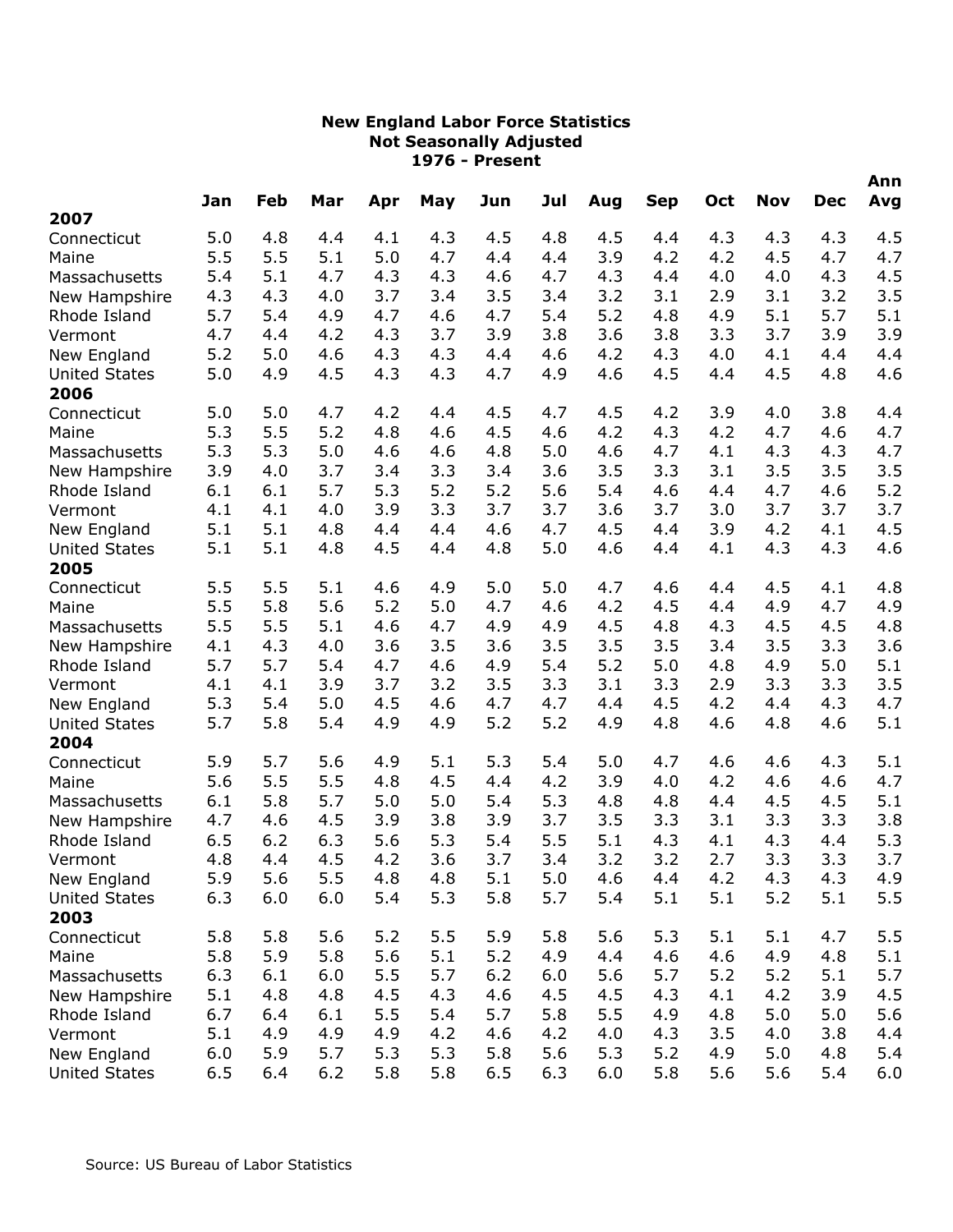|                      |     | Feb | Mar |     |     |     | Jul |     |            | Oct | <b>Nov</b> | <b>Dec</b> | Ann |
|----------------------|-----|-----|-----|-----|-----|-----|-----|-----|------------|-----|------------|------------|-----|
| 2002                 | Jan |     |     | Apr | May | Jun |     | Aug | <b>Sep</b> |     |            |            | Avg |
| Connecticut          | 4.2 | 4.2 | 4.1 | 3.9 | 4.1 | 4.5 | 4.8 | 4.7 | 4.5        | 4.5 | 4.7        | 4.6        | 4.4 |
| Maine                | 5.1 | 4.9 | 5.0 | 4.8 | 4.3 | 4.3 | 4.1 | 3.7 | 3.9        | 4.0 | 4.7        | 4.8        | 4.5 |
| Massachusetts        | 5.6 | 5.4 | 5.4 | 5.0 | 4.9 | 5.4 | 5.4 | 5.1 | 5.2        | 4.9 | 5.1        | 5.3        | 5.2 |
| New Hampshire        | 4.7 | 4.7 | 4.7 | 4.5 | 4.3 | 4.6 | 4.4 | 4.6 | 4.3        | 4.3 | 4.5        | 4.4        | 4.5 |
| Rhode Island         | 6.0 | 5.3 | 5.1 | 4.7 | 4.6 | 4.6 | 5.1 | 5.3 | 4.9        | 5.0 | 5.2        | 5.3        | 5.1 |
| Vermont              | 4.3 | 4.0 | 4.2 | 4.1 | 3.5 | 3.8 | 3.6 | 3.6 | 3.6        | 3.3 | 4.1        | 4.1        | 3.8 |
| New England          | 5.1 | 4.9 | 4.9 | 4.6 | 4.5 | 4.9 | 5.0 | 4.8 | 4.7        | 4.6 | 4.9        | 4.9        | 4.8 |
| <b>United States</b> | 6.3 | 6.1 | 6.1 | 5.7 | 5.5 | 6.0 | 5.9 | 5.7 | 5.4        | 5.3 | 5.6        | 5.7        | 5.8 |
| 2001                 |     |     |     |     |     |     |     |     |            |     |            |            |     |
| Connecticut          | 2.9 | 2.9 | 2.8 | 2.4 | 2.6 | 3.0 | 3.1 | 3.1 | 2.8        | 2.9 | 3.0        | 2.9        | 2.9 |
| Maine                | 4.0 | 4.1 | 4.0 | 4.0 | 3.6 | 3.5 | 3.4 | 3.2 | 3.4        | 3.7 | 4.0        | 4.1        | 3.8 |
| Massachusetts        | 3.7 | 3.5 | 3.6 | 3.2 | 3.3 | 3.8 | 3.9 | 3.9 | 4.0        | 4.0 | 4.2        | 4.4        | 3.8 |
| New Hampshire        | 3.3 | 3.4 | 3.5 | 3.2 | 3.0 | 3.2 | 3.4 | 3.6 | 3.4        | 3.4 | 3.7        | 3.6        | 3.4 |
| Rhode Island         | 5.0 | 4.8 | 4.9 | 4.2 | 4.2 | 4.5 | 4.7 | 4.5 | 3.9        | 4.1 | 4.2        | 4.4        | 4.5 |
| Vermont              | 3.7 | 3.6 | 3.8 | 3.7 | 3.1 | 3.3 | 3.1 | 3.1 | 3.0        | 2.7 | 3.4        | 3.3        | 3.3 |
| New England          | 3.6 | 3.5 | 3.6 | 3.2 | 3.2 | 3.6 | 3.7 | 3.6 | 3.6        | 3.6 | 3.8        | 3.9        | 3.6 |
| <b>United States</b> | 4.7 | 4.6 | 4.5 | 4.2 | 4.1 | 4.7 | 4.7 | 4.9 | 4.7        | 5.0 | 5.3        | 5.4        | 4.7 |
| 2000                 |     |     |     |     |     |     |     |     |            |     |            |            |     |
| Connecticut          | 2.7 | 2.7 | 2.4 | 1.8 | 2.1 | 2.2 | 2.4 | 2.1 | 1.8        | 1.6 | 1.7        | 1.6        | 2.1 |
| Maine                | 4.5 | 4.4 | 4.2 | 3.5 | 3.3 | 3.0 | 2.8 | 2.6 | 2.6        | 2.7 | 3.1        | 3.0        | 3.3 |
| Massachusetts        | 3.7 | 3.5 | 3.3 | 2.6 | 2.7 | 2.9 | 3.0 | 2.6 | 2.6        | 2.2 | 2.3        | 2.4        | 2.8 |
| New Hampshire        | 3.3 | 3.3 | 3.1 | 2.7 | 2.7 | 2.7 | 2.6 | 2.5 | 2.2        | 2.1 | 2.2        | 2.4        | 2.7 |
| Rhode Island         | 5.3 | 5.0 | 4.4 | 3.6 | 3.9 | 3.8 | 4.2 | 4.2 | 3.5        | 3.3 | 3.4        | 3.3        | 4.0 |
| Vermont              | 3.5 | 3.3 | 3.1 | 3.0 | 2.7 | 2.8 | 2.7 | 2.6 | 2.6        | 2.1 | 2.7        | 2.6        | 2.8 |
| New England          | 3.6 | 3.5 | 3.2 | 2.6 | 2.7 | 2.8 | 2.9 | 2.6 | 2.4        | 2.2 | 2.3        | 2.3        | 2.8 |
| <b>United States</b> | 4.5 | 4.4 | 4.3 | 3.7 | 3.8 | 4.1 | 4.2 | 4.1 | 3.8        | 3.6 | 3.7        | 3.7        | 4.0 |
| 1999                 |     |     |     |     |     |     |     |     |            |     |            |            |     |
| Connecticut          | 3.2 | 3.2 | 2.8 | 2.4 | 2.4 | 2.7 | 2.8 | 2.4 | 2.2        | 2.0 | 1.9        | 1.7        | 2.5 |
| Maine                | 4.8 | 5.0 | 4.7 | 4.2 | 4.1 | 4.0 | 3.6 | 3.2 | 3.5        | 3.5 | 3.8        | 3.9        | 4.0 |
| Massachusetts        | 3.9 | 3.8 | 3.6 | 3.2 | 3.1 | 3.5 | 3.6 | 3.1 | 3.3        | 2.8 | 2.8        | 2.8        | 3.3 |
| New Hampshire        | 3.3 | 3.4 | 3.2 | 2.8 | 2.5 | 2.7 | 2.6 | 2.5 | 2.4        | 2.4 | 2.7        | 2.5        | 2.7 |
| Rhode Island         | 5.5 | 4.8 | 4.1 | 3.7 | 3.8 | 4.0 | 4.4 | 4.3 | 4.1        | 4.1 | 3.9        | 3.8        | 4.2 |
| Vermont              | 3.9 | 3.8 | 3.7 | 3.4 | 2.9 | 3.1 | 3.0 | 2.6 | 2.7        | 2.3 | 2.7        | 2.6        | 3.1 |
| New England          | 3.9 | 3.8 | 3.5 | 3.1 | 3.0 | 3.3 | 3.3 | 3.0 | 3.0        | 2.7 | 2.8        | 2.7        | 3.2 |
| <b>United States</b> | 4.8 | 4.7 | 4.4 | 4.1 | 4.0 | 4.5 | 4.5 | 4.2 | 4.1        | 3.8 | 3.8        | 3.7        | 4.2 |
| 1998                 |     |     |     |     |     |     |     |     |            |     |            |            |     |
| Connecticut          | 4.4 | 4.3 | 3.9 | 3.2 | 3.3 | 3.5 | 3.4 | 3.0 | 2.8        | 2.5 | 2.4        | 2.1        | 3.2 |
| Maine                | 6.2 | 5.7 | 5.6 | 4.5 | 4.2 | 4.1 | 4.2 | 3.7 | 3.7        | 4.0 | 4.1        | 3.9        | 4.5 |
| Massachusetts        | 4.3 | 4.0 | 4.0 | 3.1 | 3.2 | 3.5 | 3.5 | 3.1 | 3.3        | 2.9 | 2.8        | 2.9        | 3.4 |
| New Hampshire        | 3.5 | 3.5 | 3.5 | 2.7 | 2.7 | 2.7 | 2.6 | 2.5 | 2.6        | 2.5 | 2.7        | 2.5        | 2.8 |
| Rhode Island         | 6.0 | 5.6 | 5.6 | 4.4 | 4.2 | 4.1 | 4.4 | 4.4 | 4.2        | 4.2 | 3.8        | 3.6        | 4.5 |
| Vermont              | 4.4 | 4.1 | 4.3 | 3.7 | 3.5 | 3.6 | 3.3 | 3.1 | 3.1        | 2.7 | 3.0        | 2.9        | 3.5 |
| New England          | 4.6 | 4.3 | 4.2 | 3.3 | 3.3 | 3.6 | 3.5 | 3.2 | 3.2        | 2.9 | 2.9        | 2.8        | 3.5 |
| <b>United States</b> | 5.2 | 5.0 | 5.0 | 4.1 | 4.2 | 4.7 | 4.7 | 4.5 | 4.4        | 4.2 | 4.1        | 4.0        | 4.5 |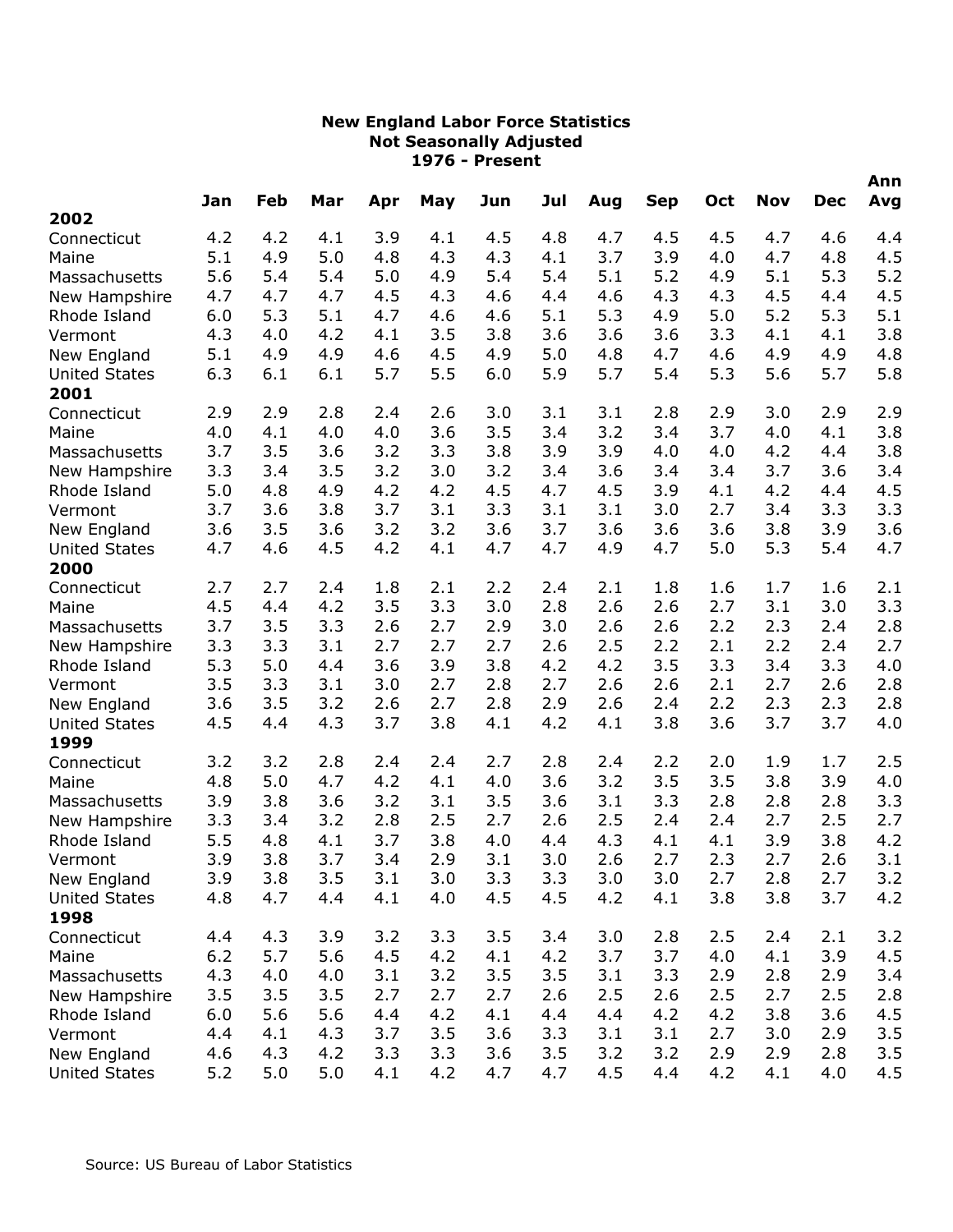|                              | Jan | Feb | Mar |     | May | Jun | Jul |     | <b>Sep</b> | Oct | <b>Nov</b> | <b>Dec</b> | Ann<br>Avg |
|------------------------------|-----|-----|-----|-----|-----|-----|-----|-----|------------|-----|------------|------------|------------|
| 1997                         |     |     |     | Apr |     |     |     | Aug |            |     |            |            |            |
| Connecticut                  | 5.9 | 5.7 | 5.3 | 4.8 | 4.8 | 5.0 | 4.9 | 4.5 | 4.2        | 3.8 | 3.7        | 3.4        | 4.7        |
| Maine                        | 6.5 | 6.6 | 6.4 | 5.9 | 5.2 | 4.9 | 4.7 | 4.1 | 4.3        | 4.3 | 4.7        | 5.0        | 5.2        |
| Massachusetts                | 5.1 | 4.8 | 4.7 | 4.0 | 4.0 | 4.3 | 4.2 | 3.9 | 3.9        | 3.3 | 3.2        | 3.3        | 4.1        |
| New Hampshire                | 4.3 | 4.2 | 4.1 | 3.5 | 3.3 | 3.4 | 3.2 | 3.2 | 3.0        | 2.7 | 2.8        | 2.7        | 3.4        |
| Rhode Island                 | 6.7 | 6.3 | 6.1 | 5.3 | 5.3 | 5.3 | 5.3 | 5.1 | 4.9        | 4.7 | 4.4        | 4.5        | 5.3        |
| Vermont                      | 5.2 | 4.8 | 4.8 | 4.5 | 3.9 | 3.9 | 3.6 | 3.4 | 3.5        | 3.0 | 3.4        | 3.5        | 3.9        |
| New England                  | 5.5 | 5.2 | 5.0 | 4.4 | 4.3 | 4.5 | 4.4 | 4.1 | 4.0        | 3.6 | 3.5        | 3.5        | 4.3        |
| <b>United States</b><br>1996 | 5.9 | 5.7 | 5.5 | 4.8 | 4.7 | 5.2 | 5.0 | 4.8 | 4.7        | 4.4 | 4.3        | 4.4        | 4.9        |
| Connecticut                  | 6.0 | 5.7 | 5.4 | 5.1 | 5.3 | 5.3 | 5.5 | 5.0 | 4.9        | 4.8 | 4.9        | 4.7        | 5.2        |
| Maine                        | 6.7 | 6.7 | 6.5 | 6.0 | 5.5 | 4.9 | 4.9 | 4.2 | 4.3        | 4.4 | 4.9        | 5.1        | 5.3        |
| Massachusetts                | 5.9 | 5.4 | 5.2 | 4.6 | 4.6 | 4.6 | 4.8 | 4.2 | 4.3        | 3.9 | 4.0        | 4.0        | 4.6        |
| New Hampshire                | 4.4 | 4.3 | 4.2 | 3.8 | 3.8 | 3.7 | 3.7 | 3.5 | 3.5        | 3.4 | 3.5        | 3.3        | 3.8        |
| Rhode Island                 | 7.0 | 6.4 | 5.9 | 5.0 | 4.8 | 4.6 | 5.1 | 4.8 | 4.7        | 4.6 | 4.9        | 5.0        | 5.2        |
| Vermont                      | 5.1 | 4.6 | 4.7 | 4.7 | 4.2 | 4.1 | 4.2 | 3.9 | 4.0        | 3.6 | 4.3        | 4.1        | 4.3        |
| New England                  | 5.9 | 5.5 | 5.3 | 4.8 | 4.8 | 4.7 | 4.9 | 4.3 | 4.4        | 4.1 | 4.3        | 4.3        | 4.8        |
| <b>United States</b><br>1995 | 6.3 | 6.0 | 5.8 | 5.4 | 5.4 | 5.5 | 5.6 | 5.1 | 5.0        | 4.9 | 5.0        | 5.0        | 5.4        |
| Connecticut                  | 6.0 | 5.7 | 5.4 | 5.3 | 5.3 | 5.5 | 5.7 | 5.3 | 5.1        | 4.8 | 4.8        | 4.6        | 5.3        |
| Maine                        | 7.4 | 7.1 | 6.9 | 6.7 | 5.9 | 5.6 | 5.5 | 4.9 | 5.0        | 4.9 | 5.5        | 5.5        | 5.9        |
| Massachusetts                | 6.6 | 6.1 | 5.9 | 5.6 | 5.5 | 5.7 | 5.7 | 5.3 | 5.3        | 4.7 | 4.7        | 4.6        | 5.5        |
| New Hampshire                | 4.8 | 4.6 | 4.4 | 4.0 | 3.7 | 3.7 | 3.8 | 3.7 | 3.5        | 3.2 | 3.3        | 3.2        | 3.8        |
| Rhode Island                 | 7.7 | 7.3 | 7.0 | 6.5 | 6.4 | 6.4 | 6.7 | 6.2 | 5.9        | 5.5 | 5.2        | 5.2        | 6.3        |
| Vermont                      | 5.1 | 4.8 | 4.6 | 4.6 | 4.1 | 4.0 | 4.0 | 3.8 | 3.8        | 3.4 | 4.0        | 3.7        | 4.2        |
| New England                  | 6.3 | 6.0 | 5.7 | 5.5 | 5.3 | 5.4 | 5.5 | 5.1 | 5.0        | 4.6 | 4.7        | 4.6        | 5.3        |
| <b>United States</b><br>1994 | 6.2 | 5.9 | 5.7 | 5.6 | 5.5 | 5.8 | 5.9 | 5.6 | 5.4        | 5.2 | 5.3        | 5.2        | 5.6        |
| Connecticut                  | 6.5 | 6.4 | 5.9 | 5.5 | 5.4 | 5.7 | 5.8 | 5.5 | 5.3        | 5.0 | 5.0        | 4.7        | 5.6        |
| Maine                        | 8.0 | 8.2 | 7.9 | 7.3 | 6.7 | 6.3 | 6.1 | 5.6 | 5.5        | 5.7 | 5.9        | 5.9        | 6.6        |
| Massachusetts                | 7.5 | 7.2 | 7.0 | 6.3 | 6.0 | 6.3 | 6.4 | 6.0 | 6.0        | 5.5 | 5.4        | 5.3        | 6.2        |
| New Hampshire                | 5.8 | 5.7 | 5.3 | 4.7 | 4.3 | 4.3 | 4.3 | 4.3 | 3.9        | 3.8 | 3.9        | 3.8        | 4.5        |
| Rhode Island                 | 8.7 | 8.0 | 7.7 | 6.5 | 6.1 | 6.2 | 6.6 | 6.5 | 6.1        | 6.0 | 5.7        | 5.4        | 6.6        |
| Vermont                      | 5.5 | 5.2 | 5.0 | 4.8 | 4.3 | 4.2 | 4.1 | 4.1 | 4.1        | 3.7 | 4.0        | 3.9        | 4.4        |
| New England                  | 7.2 | 6.9 | 6.6 | 6.0 | 5.7 | 5.9 | 5.9 | 5.7 | 5.5        | 5.2 | 5.2        | 5.0        | 5.9        |
| <b>United States</b>         | 7.3 | 7.1 | 6.8 | 6.2 | 5.9 | 6.2 | 6.2 | 5.9 | 5.6        | 5.4 | 5.3        | 5.1        | 6.1        |
| 1993                         |     |     |     |     |     |     |     |     |            |     |            |            |            |
| Connecticut                  | 7.8 | 7.7 | 7.0 | 6.7 | 6.6 | 6.8 | 6.7 | 6.2 | 5.9        | 5.7 | 5.5        | 5.3        | 6.5        |
| Maine                        | 8.1 | 8.2 | 7.9 | 7.4 | 6.9 | 6.6 | 6.1 | 5.7 | 5.9        | 5.9 | 6.5        | 6.6        | 6.8        |
| Massachusetts                | 9.0 | 8.7 | 8.2 | 7.4 | 7.3 | 7.4 | 7.3 | 6.8 | 6.8        | 6.4 | 6.1        | 6.1        | 7.3        |
| New Hampshire                | 8.0 | 7.9 | 7.4 | 6.4 | 6.0 | 6.0 | 5.7 | 5.5 | 5.4        | 5.2 | 5.0        | 4.8        | 6.1        |
| Rhode Island                 | 9.3 | 8.9 | 8.4 | 7.9 | 7.4 | 7.3 | 7.0 | 6.8 | 6.8        | 7.0 | 6.7        | 6.6        | 7.5        |
| Vermont                      | 7.0 | 6.7 | 6.4 | 6.0 | 5.3 | 5.2 | 4.8 | 4.4 | 4.4        | 4.0 | 4.3        | 4.2        | 5.2        |
| New England                  | 8.5 | 8.2 | 7.7 | 7.1 | 6.9 | 7.0 | 6.8 | 6.3 | 6.2        | 6.0 | 5.9        | 5.8        | 6.9        |
| <b>United States</b>         | 8.0 | 7.8 | 7.4 | 6.9 | 6.8 | 7.2 | 7.0 | 6.6 | 6.4        | 6.4 | 6.2        | 6.1        | 6.9        |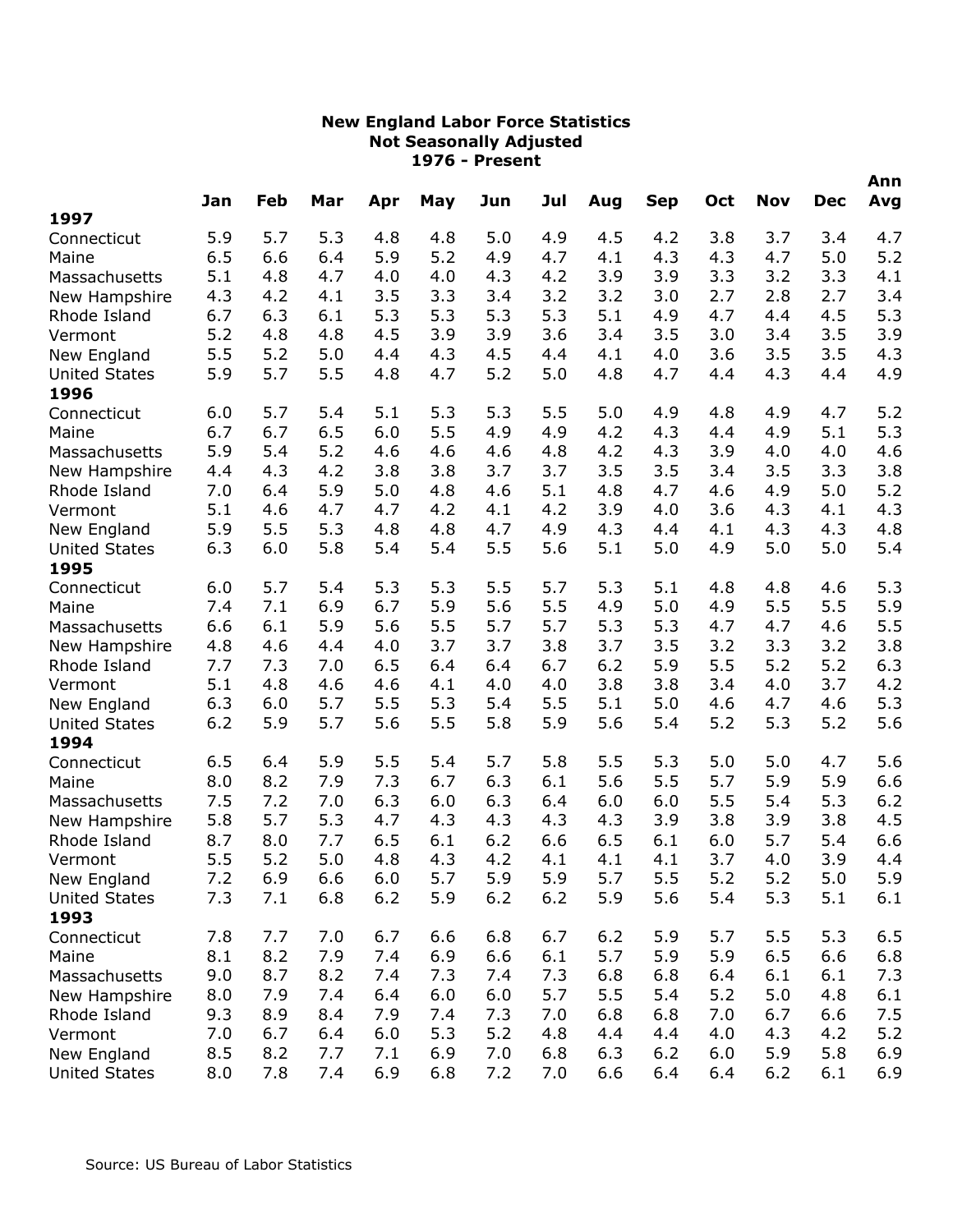|                                     |            |            |            |            |            |            | Jul        |            |            |            |            | <b>Dec</b> | Ann        |
|-------------------------------------|------------|------------|------------|------------|------------|------------|------------|------------|------------|------------|------------|------------|------------|
| 1992                                | Jan        | Feb        | Mar        | Apr        | May        | Jun        |            | Aug        | <b>Sep</b> | Oct        | <b>Nov</b> |            | Avg        |
| Connecticut                         | 7.9        | 8.0        | 7.5        | 7.0        | 7.2        | 7.7        | 7.6        | 7.3        | 7.2        | 6.7        | 6.9        | 6.8        | 7.3        |
| Maine                               | 9.3        | 9.5        | 9.1        | 8.0        | 7.5        | 7.0        | 6.4        | 5.9        | 5.9        | 6.1        | 6.9        | 7.1        | 7.4        |
| Massachusetts                       | 9.9        | 9.8        | 9.4        | 8.6        | 8.7        | 9.2        | 8.9        | 8.5        | 8.7        | 7.9        | 8.0        | 8.0        | 8.8        |
| New Hampshire                       | 7.9        | 8.0        | 7.7        | 7.2        | 7.1        | 7.4        | 7.1        | 7.1        | 7.1        | 6.8        | 7.1        | 7.0        | 7.3        |
| Rhode Island                        | 10.3       | 10.3       | 9.9        | 9.0        | 9.0        | 9.1        | 9.0        | 8.8        | 8.7        | 8.1        | 8.0        | 7.9        | 9.0        |
| Vermont                             | 7.2        | 7.0        | 6.9        | 6.6        | 6.3        | 6.3        | 5.9        | 5.8        | 5.9        | 5.3        | 6.0        | 5.7        | 6.2        |
| New England                         | 9.1        | 9.1        | 8.7        | 7.9        | 8.0        | 8.3        | 8.1        | 7.7        | 7.8        | 7.2        | 7.5        | 7.4        | 8.1        |
| <b>United States</b>                | 8.1        | 8.2        | 7.8        | 7.2        | 7.3        | 8.0        | 7.7        | 7.4        | 7.3        | 6.9        | 7.1        | 7.1        | 7.5        |
| 1991                                |            |            |            |            |            |            |            |            |            |            |            |            |            |
| Connecticut                         | 6.4        | 6.6        | 6.4        | 6.0        | 6.4        | 6.8        | 6.8        | 6.7        | 6.6        | 6.5        | 6.7        | 6.7        | 6.5        |
| Maine                               | 8.7        | 9.8        | 9.9        | 9.2        | 8.4        | 7.4        | 6.8        | 6.2        | 6.2        | 6.2        | 6.9        | 7.6        | 7.8        |
| Massachusetts                       | 8.8        | 9.1        | 9.1        | 8.4        | 8.9        | 9.2        | 9.1        | 8.8        | 9.0        | 8.5        | 8.6        | 8.7        | 8.8        |
| New Hampshire                       | 7.0        | 7.2        | 7.2        | 6.6        | 6.7        | 6.7        | 6.7        | 6.7        | 6.6        | 6.5        | 6.7        | 6.9        | 6.8        |
| Rhode Island                        | 8.7        | 9.1        | 9.1        | 8.1        | 8.2        | 8.1        | 8.2        | 8.2        | 8.3        | 8.3        | 8.2        | 8.5        | 8.4        |
| Vermont                             | 6.5        | 6.7        | 6.5        | 6.6        | 6.0        | 6.1        | 5.7        | 5.2        | 5.4        | 4.9        | 5.7        | 5.9        | 5.9        |
| New England                         | 7.9        | 8.2        | 8.2        | 7.6        | 7.9        | 8.0        | 7.9        | 7.6        | 7.7        | 7.4        | 7.6        | 7.8        | 7.8        |
| <b>United States</b>                | 7.1        | 7.3        | 7.2        | 6.5        | 6.7        | 7.0        | 6.8        | 6.6        | 6.5        | 6.5        | 6.7        | 6.9        | 6.8        |
| 1990                                |            |            |            |            |            |            |            |            |            |            |            |            |            |
| Connecticut                         | 4.9        | 4.9        | 4.6        | 4.6        | 4.7        | 4.8        | 5.1        | 5.1        | 5.1        | 4.9        | 5.3        | 5.3        | 4.9        |
| Maine                               | 5.5        | 5.7        | 5.7        | 5.3        | 4.8        | 4.5        | 4.7        | 4.4        | 4.7        | 5.2        | 6.5        | 6.9        | 5.3        |
| Massachusetts                       | 6.0        | 6.0        | 6.0        | 5.8        | 5.9        | 6.1        | 6.4        | 6.4        | 6.9        | 6.6        | 7.1        | 7.4        | 6.4        |
| New Hampshire                       | 5.0        | 5.2        | 5.2        | 5.0        | 5.0        | 5.0        | 5.1        | 5.3        | 5.3        | 5.2        | 5.8        | 5.9        | 5.3        |
| Rhode Island                        | 6.6        | 6.6        | 5.7        | 6.0        | 5.9        | 5.8        | 6.3        | 6.1        | 6.2        | 6.2        | 6.6        | 6.8        | 6.2        |
| Vermont                             | 4.9        | 4.8        | 4.9        | 4.8        | 4.5        | 4.3        | 4.3        | 4.5        | 4.6        | 4.2        | 5.4        | 5.3        | 4.7        |
| New England                         | 5.6        | 5.6        | 5.5        | 5.3        | 5.3        | 5.4        | 5.7        | 5.7        | 5.9        | 5.8        | 6.3        | 6.5        | 5.7        |
| <b>United States</b>                | 6.0        | 5.9        | 5.5        | 5.3        | 5.2        | 5.4        | 5.6        | 5.5        | 5.6        | 5.5        | 5.9        | 6.0        | 5.6        |
| 1989                                |            |            |            |            |            |            |            |            |            |            |            |            |            |
| Connecticut                         | 3.7        | 3.6        | 3.2        | 3.2        | 3.3        | 3.8        | 3.9        | 3.7        | 3.7        | 3.6        | 3.9        | 3.8        | 3.6        |
| Maine                               | 4.4        | 4.3        | 4.2        | 4.2        | 4.0        | 3.9        | 3.9        | 3.3        | 3.4        | 3.7        | 4.3        | 4.4        | 4.0        |
| Massachusetts                       | 4.3        | 4.1        | 4.0        | 3.7        | 3.7        | 4.3        | 4.3<br>3.3 | 4.2        | 4.5        | 4.3<br>3.5 | 4.6        | 4.7        | 4.2        |
| New Hampshire<br>Rhode Island       | 3.2<br>4.3 | 3.1        | 2.9<br>3.8 | 2.9<br>3.2 | 2.9<br>3.0 | 3.3<br>3.2 | 3.5        | 3.5<br>3.6 | 3.6        |            | 3.9<br>4.6 | 4.0<br>5.0 | 3.3<br>3.9 |
|                                     | 4.2        | 4.0<br>3.9 | 3.8        | 4.0        | 3.4        | 3.6        | 3.3        | 3.4        | 4.1<br>3.5 | 4.4<br>3.2 | 3.7        | 3.6        | 3.6        |
| Vermont                             | 4.1        | 3.9        | 3.7        | 3.5        | 3.5        | 3.9        | 4.0        | 3.8        | 4.1        | 3.9        | 4.3        | 4.4        | 3.9        |
| New England<br><b>United States</b> | 6.0        | 5.6        | 5.2        | 5.1        | 5.0        | 5.5        | 5.3        | 5.1        | 5.1        | 5.0        | 5.2        | 5.1        | 5.3        |
| 1988                                |            |            |            |            |            |            |            |            |            |            |            |            |            |
| Connecticut                         | 3.5        | 3.3        | 2.9        | 2.6        | 2.7        | 3.0        | 3.2        | 2.9        | 2.7        | 2.5        | 2.7        | 2.6        | 2.9        |
| Maine                               | 4.7        | 4.6        | 4.5        | 3.8        | 3.8        | 3.4        | 3.4        | 3.0        | 3.1        | 3.1        | 3.5        | 3.3        | 3.7        |
| Massachusetts                       | 3.9        | 3.7        | 3.6        | 3.0        | 3.1        | 3.4        | 3.4        | 3.2        | 3.3        | 2.8        | 3.0        | 3.1        | 3.3        |
| New Hampshire                       | 2.9        | 2.8        | 2.6        | 2.2        | 2.1        | 2.2        | 2.4        | 2.5        | 2.3        | 2.1        | 2.3        | 2.1        | 2.4        |
| Rhode Island                        | 4.1        | 4.1        | 3.4        | 2.4        | 2.2        | 2.5        | 2.6        | 2.9        | 3.0        | 3.0        | 2.7        | 2.6        | 2.9        |
| Vermont                             | 4.1        | 3.8        | 3.6        | 3.1        | 2.8        | 2.7        | 2.6        | 2.6        | 2.8        | 2.5        | 3.1        | 2.8        | 3.0        |
| New England                         | 3.8        | 3.7        | 3.4        | 2.8        | 2.9        | 3.1        | 3.2        | 3.0        | 3.0        | 2.7        | 2.9        | 2.9        | 3.1        |
| <b>United States</b>                | 6.3        | 6.2        | 5.9        | 5.3        | 5.4        | 5.5        | 5.5        | 5.4        | 5.2        | 5.0        | 5.2        | 5.0        | 5.5        |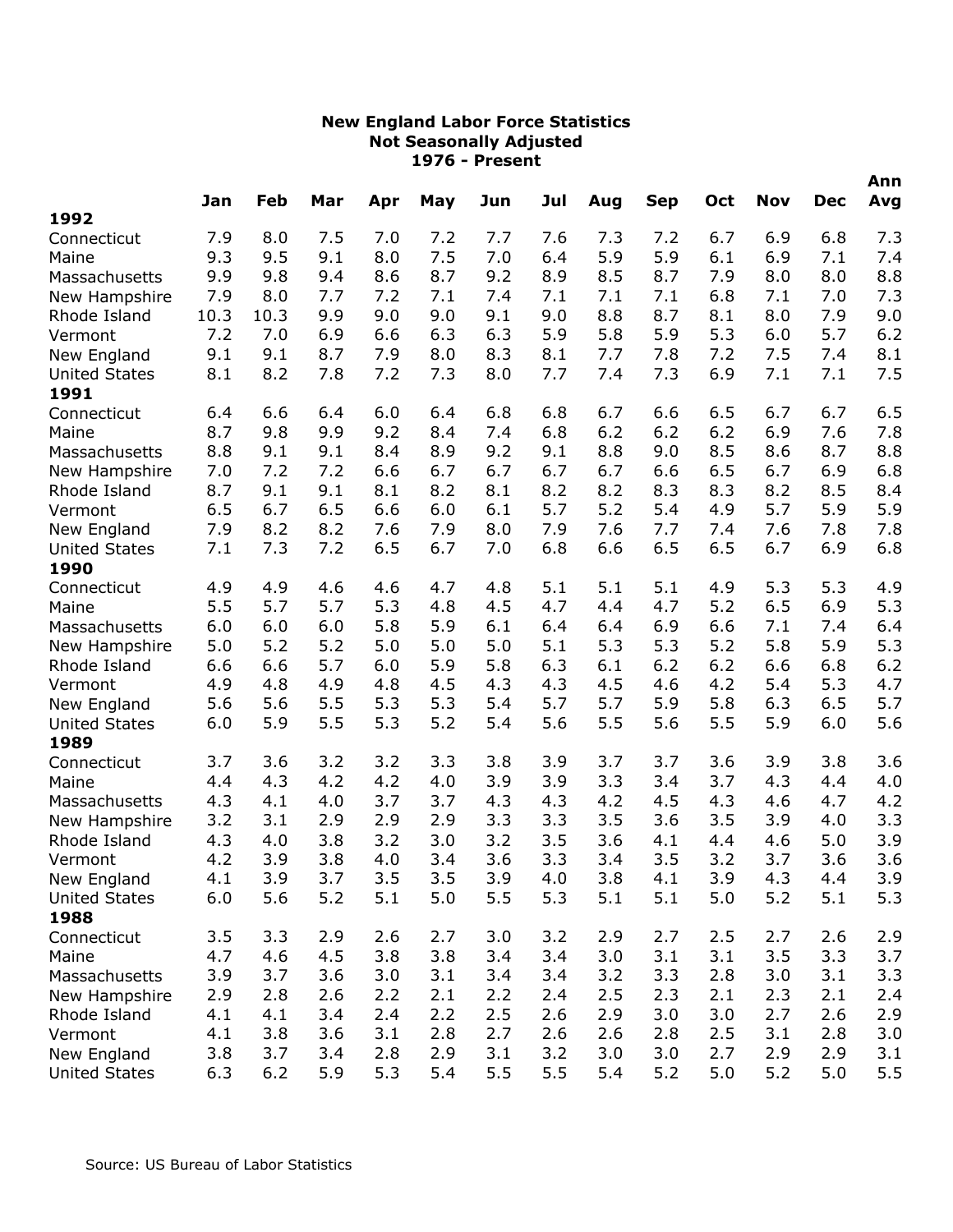|                              |      | Feb  | Mar  |      |     |      | Jul |     |            | Oct | <b>Nov</b> | <b>Dec</b> | Ann<br>Avg |
|------------------------------|------|------|------|------|-----|------|-----|-----|------------|-----|------------|------------|------------|
| 1987                         | Jan  |      |      | Apr  | May | Jun  |     | Aug | <b>Sep</b> |     |            |            |            |
| Connecticut                  | 4.1  | 4.0  | 3.5  | 3.2  | 3.1 | 3.3  | 3.3 | 2.9 | 2.7        | 2.6 | 2.6        | 2.4        | 3.1        |
| Maine                        | 5.9  | 5.9  | 5.5  | 4.9  | 4.5 | 4.3  | 3.5 | 3.4 | 3.6        | 3.6 | 3.9        | 3.6        | 4.4        |
| Massachusetts                | 4.6  | 4.3  | 4.1  | 3.3  | 3.2 | 3.4  | 3.4 | 3.0 | 3.0        | 2.7 | 2.7        | 2.7        | 3.4        |
| New Hampshire                | 3.0  | 2.9  | 2.7  | 1.8  | 1.9 | 2.1  | 2.1 | 2.1 | 2.1        | 2.0 | 2.2        | 1.9        | 2.2        |
| Rhode Island                 | 4.9  | 4.7  | 4.9  | 4.0  | 3.5 | 3.4  | 3.2 | 3.2 | 3.4        | 3.4 | 3.0        | 2.7        | 3.7        |
| Vermont                      | 5.2  | 4.9  | 4.8  | 4.3  | 3.9 | 3.7  | 3.2 | 3.1 | 3.2        | 2.9 | 3.2        | 2.8        | 3.7        |
| New England                  | 4.5  | 4.3  | 4.1  | 3.4  | 3.2 | 3.4  | 3.2 | 2.9 | 3.0        | 2.7 | 2.8        | 2.6        | 3.3        |
| <b>United States</b><br>1986 | 7.3  | 7.2  | 6.9  | 6.2  | 6.1 | 6.3  | 6.1 | 5.8 | 5.7        | 5.7 | 5.6        | 5.4        | 6.2        |
| Connecticut                  | 4.4  | 4.5  | 4.0  | 3.7  | 3.7 | 4.0  | 4.0 | 3.6 | 3.5        | 3.3 | 3.3        | 3.1        | 3.8        |
| Maine                        | 6.2  | 6.4  | 6.2  | 5.9  | 5.4 | 5.0  | 4.8 | 4.3 | 4.7        | 4.7 | 5.2        | 4.8        | 5.3        |
| Massachusetts                | 4.5  | 4.7  | 4.5  | 3.9  | 3.9 | 4.2  | 4.1 | 3.8 | 4.0        | 3.4 | 3.5        | 3.3        | 4.0        |
| New Hampshire                | 3.6  | 3.8  | 3.6  | 3.0  | 2.7 | 2.6  | 2.4 | 2.4 | 2.1        | 1.7 | 2.0        | 2.0        | 2.6        |
| Rhode Island                 | 4.9  | 5.0  | 4.4  | 3.7  | 3.5 | 3.9  | 3.9 | 3.7 | 4.1        | 4.2 | 4.0        | 3.7        | 4.1        |
| Vermont                      | 5.1  | 5.1  | 5.1  | 4.9  | 4.3 | 4.3  | 3.8 | 3.7 | 4.1        | 3.6 | 4.3        | 3.8        | 4.3        |
| New England                  | 4.6  | 4.7  | 4.5  | 4.0  | 3.9 | 4.1  | 4.0 | 3.6 | 3.8        | 3.4 | 3.5        | 3.3        | 3.9        |
| <b>United States</b><br>1985 | 7.3  | 7.8  | 7.5  | 7.0  | 7.0 | 7.3  | 7.0 | 6.7 | 6.8        | 6.6 | 6.6        | 6.3        | 7.0        |
| Connecticut                  | 5.2  | 5.1  | 4.6  | 4.4  | 4.4 | 4.8  | 4.8 | 4.3 | 4.1        | 3.8 | 3.7        | 3.6        | 4.4        |
| Maine                        | 6.8  | 7.0  | 6.8  | 6.3  | 5.6 | 5.3  | 5.2 | 4.4 | 4.6        | 4.8 | 5.3        | 5.2        | 5.6        |
| Massachusetts                | 5.0  | 4.7  | 4.6  | 4.0  | 4.0 | 4.4  | 4.4 | 3.9 | 4.0        | 3.5 | 3.5        | 3.6        | 4.1        |
| New Hampshire                | 5.1  | 5.0  | 4.7  | 4.0  | 3.6 | 3.7  | 3.5 | 3.2 | 3.0        | 2.8 | 2.8        | 2.7        | 3.7        |
| Rhode Island                 | 6.4  | 6.1  | 5.5  | 4.9  | 4.5 | 4.6  | 4.5 | 4.0 | 4.3        | 4.3 | 3.7        | 3.5        | 4.7        |
| Vermont                      | 5.6  | 5.5  | 5.3  | 5.2  | 4.5 | 4.7  | 4.3 | 4.1 | 4.2        | 3.7 | 4.2        | 3.9        | 4.6        |
| New England                  | 5.3  | 5.1  | 4.9  | 4.4  | 4.2 | 4.5  | 4.5 | 4.0 | 4.0        | 3.7 | 3.7        | 3.7        | 4.3        |
| <b>United States</b>         | 8.0  | 7.8  | 7.5  | 7.1  | 7.0 | 7.5  | 7.4 | 6.9 | 6.9        | 6.8 | 6.7        | 6.7        | 7.2        |
| 1984                         |      |      |      |      |     |      |     |     |            |     |            |            |            |
| Connecticut                  | 5.7  | 5.5  | 4.9  | 4.7  | 4.4 | 4.7  | 4.8 | 4.6 | 4.3        | 4.1 | 4.1        | 4.2        | 4.7        |
| Maine                        | 8.0  | 7.8  | 7.4  | 6.8  | 6.1 | 5.6  | 5.8 | 5.2 | 5.0        | 4.9 | 5.4        | 5.5        | 6.1        |
| Massachusetts                | 6.4  | 5.9  | 5.7  | 4.9  | 4.6 | 4.7  | 4.7 | 4.5 | 4.4        | 3.8 | 3.8        | 3.9        | 4.8        |
| New Hampshire                | 5.2  | 5.0  | 4.7  | 4.1  | 3.9 | 3.8  | 3.9 | 4.0 | 3.9        | 3.8 | 4.0        | 4.0        | 4.2        |
| Rhode Island                 | 7.7  | 7.3  | 6.6  | 5.7  | 5.2 | 5.0  | 4.8 | 4.1 | 4.3        | 4.5 | 4.1        | 4.3        | 5.3        |
| Vermont                      | 6.8  | 6.4  | 6.2  | 5.7  | 4.9 | 4.6  | 4.1 | 4.1 | 4.1        | 3.7 | 4.2        | 4.1        | 4.9        |
| New England                  | 6.4  | 6.0  | 5.6  | 5.1  | 4.7 | 4.7  | 4.8 | 4.5 | 4.4        | 4.0 | 4.1        | 4.1        | 4.9        |
| <b>United States</b>         | 8.8  | 8.4  | 8.1  | 7.6  | 7.2 | 7.4  | 7.5 | 7.3 | 7.1        | 7.0 | 6.9        | 7.0        | 7.5        |
| 1983                         |      |      |      |      |     |      |     |     |            |     |            |            |            |
| Connecticut                  | 7.5  | 7.4  | 6.7  | 6.2  | 6.0 | 6.5  | 6.0 | 5.6 | 5.4        | 5.0 | 4.9        | 4.8        | 6.0        |
| Maine                        | 10.2 | 10.5 | 10.0 | 9.2  | 8.9 | 8.4  | 7.8 | 7.0 | 6.8        | 6.8 | 7.1        | 7.2        | 8.3        |
| Massachusetts                | 8.8  | 8.5  | 8.2  | 7.3  | 7.0 | 7.3  | 6.7 | 6.4 | 6.4        | 5.7 | 5.5        | 5.4        | 6.9        |
| New Hampshire                | 7.5  | 7.4  | 6.9  | 6.0  | 5.4 | 5.5  | 4.9 | 4.8 | 4.6        | 4.3 | 4.4        | 4.3        | 5.5        |
| Rhode Island                 | 11.6 | 10.9 | 10.1 | 8.8  | 8.5 | 8.5  | 8.1 | 7.6 | 7.5        | 7.0 | 6.3        | 6.2        | 8.4        |
| Vermont                      | 8.2  | 8.0  | 7.6  | 7.3  | 7.0 | 6.6  | 5.7 | 5.9 | 5.8        | 5.3 | 5.7        | 5.5        | 6.5        |
| New England                  | 8.7  | 8.5  | 8.0  | 7.2  | 6.9 | 7.1  | 6.5 | 6.2 | 6.1        | 5.6 | 5.5        | 5.4        | 6.8        |
| <b>United States</b>         | 11.4 | 11.3 | 10.8 | 10.0 | 9.8 | 10.2 | 9.4 | 9.2 | 8.8        | 8.4 | 8.1        | 8.0        | 9.6        |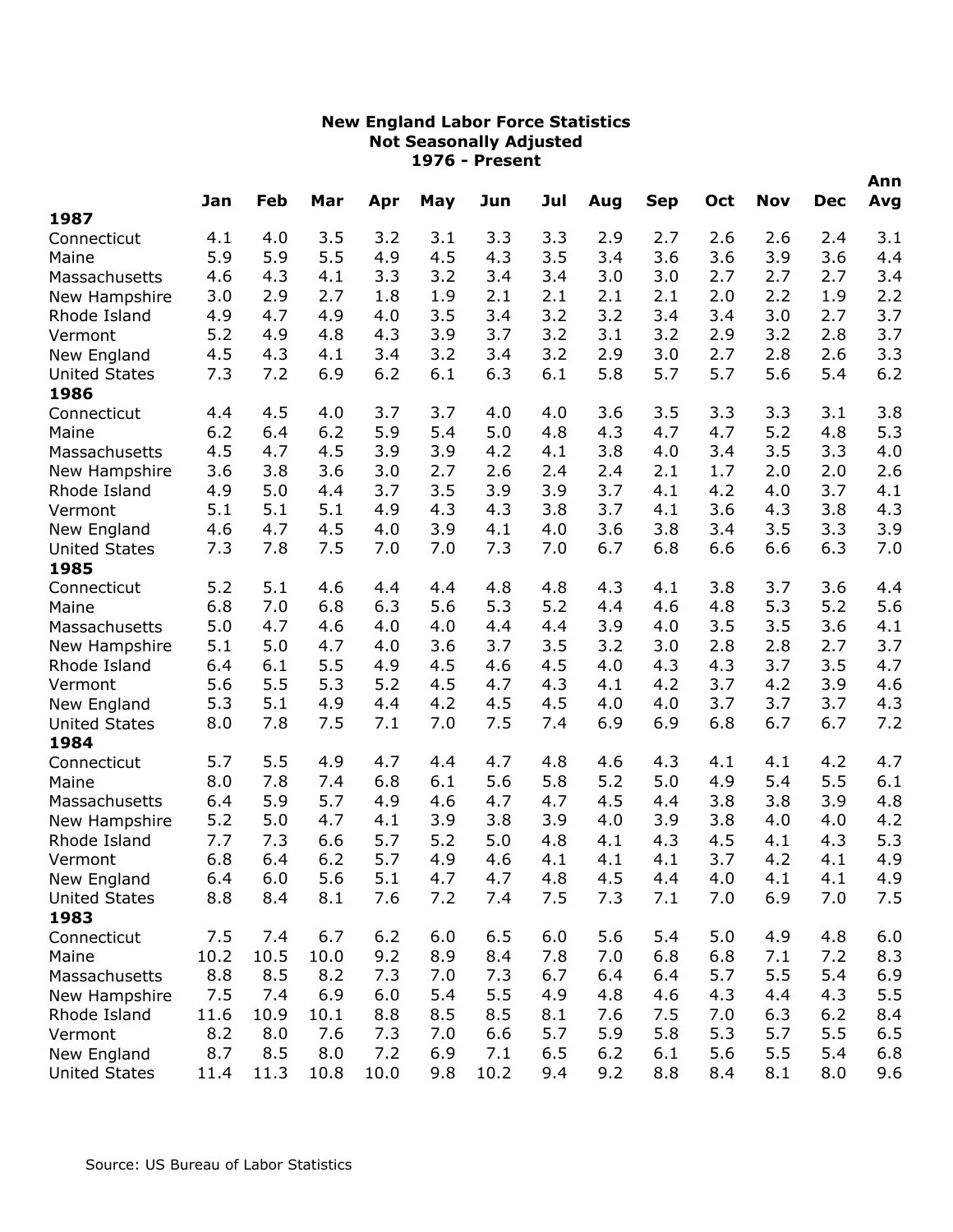|                      | Jan | Feb  | Mar  |     | May | Jun | Jul | Aug | <b>Sep</b> | Oct  | <b>Nov</b> | <b>Dec</b> | Ann<br>Avg |
|----------------------|-----|------|------|-----|-----|-----|-----|-----|------------|------|------------|------------|------------|
| 1982                 |     |      |      | Apr |     |     |     |     |            |      |            |            |            |
| Connecticut          | 7.4 | 7.4  | 6.9  | 6.7 | 6.7 | 7.2 | 7.1 | 6.6 | 6.6        | 6.5  | 6.6        | 6.6        | 6.9        |
| Maine                | 9.3 | 9.6  | 9.7  | 9.1 | 8.6 | 8.2 | 8.5 | 7.2 | 7.4        | 7.9  | 8.8        | 8.9        | 8.6        |
| Massachusetts        | 8.2 | 8.2  | 8.0  | 7.5 | 7.5 | 8.0 | 8.0 | 7.6 | 7.8        | 7.4  | 7.6        | 7.8        | 7.8        |
| New Hampshire        | 7.2 | 7.6  | 7.4  | 7.1 | 6.8 | 6.9 | 6.8 | 6.6 | 6.5        | 6.4  | 6.8        | 6.6        | 6.9        |
| Rhode Island         | 9.9 | 10.2 | 10.4 | 9.9 | 9.6 | 9.7 | 9.7 | 9.7 | 10.0       | 10.2 | 10.2       | 10.4       | 10.0       |
| Vermont              | 7.6 | 7.5  | 7.3  | 7.8 | 6.7 | 6.6 | 6.5 | 6.4 | 6.3        | 6.0  | 6.9        | 6.5        | 6.8        |
| New England          | 8.1 | 8.2  | 8.0  | 7.6 | 7.5 | 7.8 | 7.8 | 7.4 | 7.5        | 7.3  | 7.6        | 7.6        | 7.7        |
| <b>United States</b> | 9.4 | 9.6  | 9.5  | 9.2 | 9.1 | 9.8 | 9.8 | 9.6 | 9.7        | 9.9  | 10.4       | 10.5       | 9.7        |
| 1981                 |     |      |      |     |     |     |     |     |            |      |            |            |            |
| Connecticut          | 6.7 | 6.7  | 6.1  | 5.8 | 6.0 | 6.5 | 6.3 | 6.1 | 6.0        | 6.0  | 6.1        | 6.3        | 6.2        |
| Maine                | 8.9 | 8.4  | 8.1  | 7.2 | 7.1 | 7.0 | 6.1 | 5.9 | 6.4        | 6.6  | 7.6        | 7.8        | 7.2        |
| Massachusetts        | 6.8 | 6.6  | 6.5  | 5.8 | 6.0 | 6.5 | 6.3 | 6.2 | 6.5        | 6.3  | 6.5        | 6.9        | 6.4        |
| New Hampshire        | 5.6 | 5.5  | 5.4  | 4.6 | 4.6 | 4.7 | 4.5 | 4.8 | 4.8        | 4.9  | 5.5        | 5.7        | 5.1        |
| Rhode Island         | 8.2 | 8.2  | 8.0  | 6.9 | 6.8 | 7.0 | 7.1 | 7.2 | 7.5        | 7.7  | 7.8        | 8.5        | 7.6        |
| Vermont              | 6.8 | 6.7  | 6.4  | 5.9 | 5.7 | 5.7 | 5.1 | 5.2 | 5.5        | 5.2  | 6.1        | 6.0        | 5.8        |
| New England          | 7.0 | 6.8  | 6.5  | 5.9 | 6.0 | 6.4 | 6.2 | 6.1 | 6.3        | 6.2  | 6.5        | 6.8        | 6.4        |
| <b>United States</b> | 8.2 | 8.0  | 7.7  | 7.0 | 7.1 | 7.7 | 7.3 | 7.2 | 7.3        | 7.5  | 7.9        | 8.3        | 7.6        |
| 1980                 |     |      |      |     |     |     |     |     |            |      |            |            |            |
| Connecticut          | 5.8 | 5.7  | 5.2  | 5.3 | 5.6 | 6.1 | 6.2 | 5.9 | 5.6        | 5.5  | 5.5        | 5.4        | 5.7        |
| Maine                | 8.0 | 7.7  | 7.5  | 7.9 | 7.8 | 7.6 | 7.5 | 7.0 | 6.9        | 6.9  | 7.3        | 7.2        | 7.4        |
| Massachusetts        | 6.1 | 5.9  | 5.7  | 5.4 | 5.7 | 6.2 | 6.3 | 5.9 | 5.8        | 5.4  | 5.4        | 5.3        | 5.8        |
| New Hampshire        | 4.4 | 4.5  | 4.4  | 4.2 | 4.5 | 4.8 | 5.0 | 4.8 | 4.6        | 4.3  | 4.3        | 4.2        | 4.5        |
| Rhode Island         | 7.7 | 7.8  | 7.4  | 6.7 | 6.9 | 7.4 | 7.4 | 7.7 | 7.3        | 7.2  | 6.8        | 6.6        | 7.2        |
| Vermont              | 6.0 | 5.9  | 5.7  | 6.0 | 6.0 | 6.2 | 6.3 | 6.1 | 5.9        | 5.5  | 6.1        | 5.3        | 5.9        |
| New England          | 6.2 | 6.0  | 5.8  | 5.6 | 5.9 | 6.3 | 6.3 | 6.1 | 5.9        | 5.6  | 5.6        | 5.5        | 5.9        |
| <b>United States</b> | 6.9 | 6.8  | 6.6  | 6.7 | 7.1 | 7.8 | 7.9 | 7.6 | 7.2        | 7.1  | 7.1        | 6.9        | 7.1        |
| 1979                 |     |      |      |     |     |     |     |     |            |      |            |            |            |
| Connecticut          | 5.7 | 5.8  | 5.2  | 4.9 | 4.8 | 5.3 | 5.2 | 5.1 | 4.9        | 4.7  | 4.7        | 4.7        | 5.1        |
| Maine                | 7.5 | 8.0  | 7.8  | 7.1 | 6.6 | 6.2 | 6.0 | 5.7 | 5.9        | 6.0  | 6.4        | 6.4        | 6.6        |
| Massachusetts        | 6.6 | 6.4  | 6.2  | 5.4 | 5.2 | 5.6 | 5.4 | 5.3 | 5.3        | 4.8  | 4.8        | 4.8        | 5.5        |
| New Hampshire        | 4.0 | 4.2  | 4.0  | 3.1 | 2.6 | 2.8 | 2.7 | 3.0 | 2.8        | 2.8  | 3.0        | 2.9        | 3.1        |
| Rhode Island         | 7.5 | 7.4  | 6.8  | 6.2 | 5.7 | 6.0 | 6.2 | 6.0 | 6.0        | 6.1  | 5.9        | 6.2        | 6.3        |
| Vermont              | 6.4 | 6.1  | 5.6  | 5.5 | 4.7 | 4.6 | 4.2 | 4.7 | 4.6        | 4.0  | 4.8        | 4.5        | 5.0        |
| New England          | 6.3 | 6.3  | 5.9  | 5.3 | 5.0 | 5.4 | 5.2 | 5.1 | 5.1        | 4.8  | 4.8        | 4.8        | 5.3        |
| <b>United States</b> | 6.4 | 6.4  | 6.1  | 5.5 | 5.2 | 6.0 | 5.9 | 5.9 | 5.7        | 5.6  | 5.6        | 5.7        | 5.8        |
| 1978                 |     |      |      |     |     |     |     |     |            |      |            |            |            |
| Connecticut          | 6.4 | 6.2  | 5.6  | 5.2 | 5.0 | 5.4 | 5.6 | 5.1 | 5.0        | 4.6  | 4.7        | 4.8        | 5.3        |
| Maine                | 8.4 | 8.0  | 7.7  | 6.6 | 6.0 | 5.7 | 5.8 | 5.4 | 5.6        | 5.5  | 6.1        | 6.5        | 6.4        |
| Massachusetts        | 7.5 | 7.1  | 6.9  | 6.0 | 5.8 | 6.2 | 6.3 | 5.8 | 6.1        | 5.2  | 5.4        | 5.6        | 6.2        |
| New Hampshire        | 5.3 | 5.2  | 4.9  | 4.0 | 3.7 | 3.6 | 3.9 | 3.5 | 3.3        | 2.8  | 3.0        | 2.9        | 3.8        |
| Rhode Island         | 8.2 | 8.2  | 7.5  | 5.8 | 5.5 | 5.9 | 5.8 | 5.8 | 6.1        | 5.8  | 5.6        | 5.7        | 6.3        |
| Vermont              | 7.4 | 7.0  | 6.6  | 6.1 | 5.4 | 5.5 | 5.2 | 5.0 | 5.1        | 4.5  | 5.3        | 5.1        | 5.7        |
| New England          | 7.2 | 6.9  | 6.5  | 5.7 | 5.4 | 5.7 | 5.8 | 5.4 | 5.5        | 4.9  | 5.1        | 5.3        | 5.8        |
| <b>United States</b> | 7.1 | 6.9  | 6.6  | 5.8 | 5.5 | 6.2 | 6.3 | 5.9 | 5.8        | 5.4  | 5.6        | 5.7        | 6.1        |